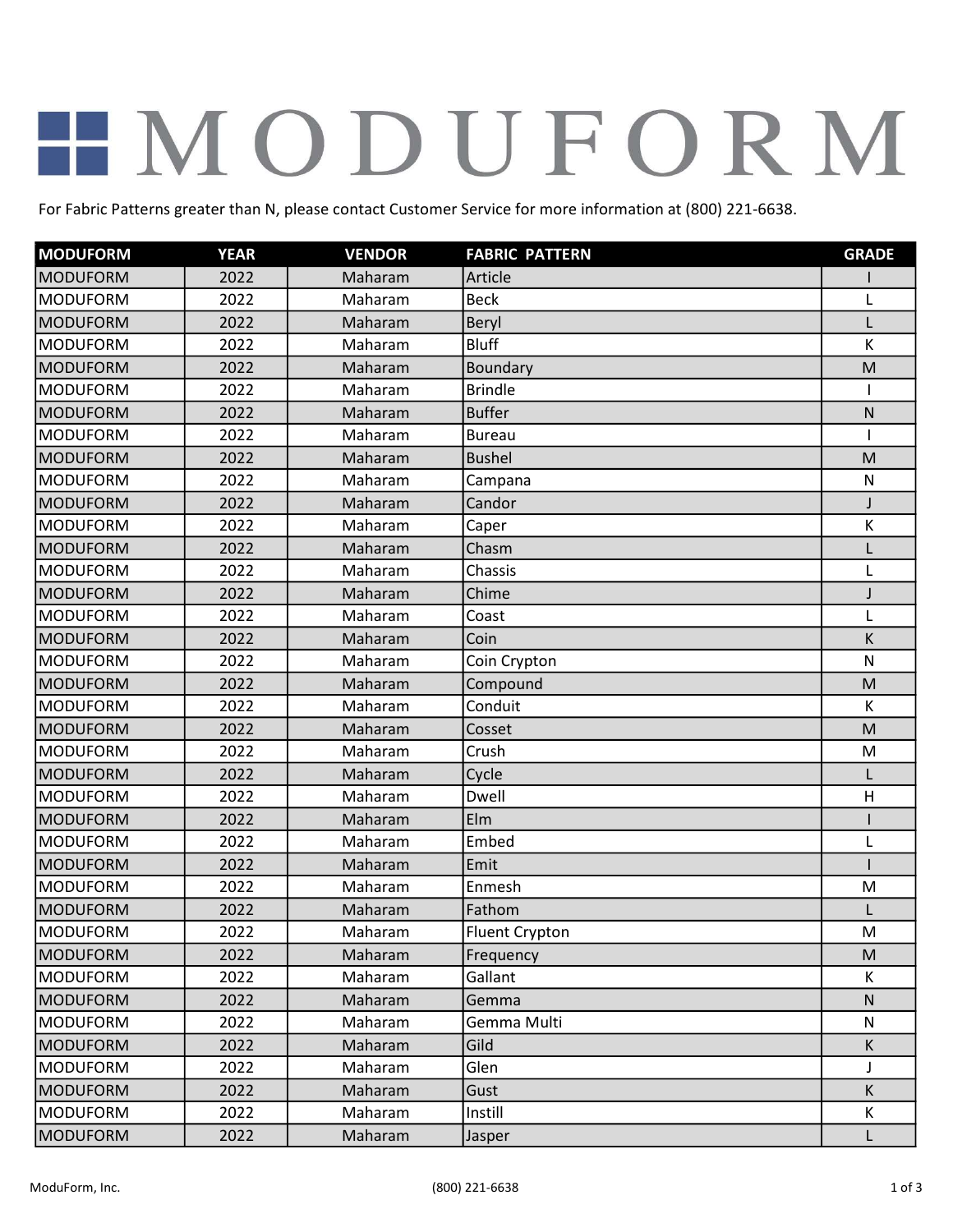## HMODUFORM

For Fabric Patterns greater than N, please contact Customer Service for more information at (800) 221-6638.

| <b>MODUFORM</b> | <b>YEAR</b> | <b>VENDOR</b> | <b>FABRIC PATTERN</b> | <b>GRADE</b> |
|-----------------|-------------|---------------|-----------------------|--------------|
| <b>MODUFORM</b> | 2022        | Maharam       | Keen                  |              |
| <b>MODUFORM</b> | 2022        | Maharam       | Lariat                |              |
| <b>MODUFORM</b> | 2022        | Maharam       | Lean                  | M            |
| <b>MODUFORM</b> | 2022        | Maharam       | Ledger                |              |
| <b>MODUFORM</b> | 2022        | Maharam       | Lens                  | M            |
| <b>MODUFORM</b> | 2022        | Maharam       | Levity                | К            |
| <b>MODUFORM</b> | 2022        | Maharam       | Lineage               | Г            |
| <b>MODUFORM</b> | 2022        | Maharam       | Loop                  |              |
| <b>MODUFORM</b> | 2022        | Maharam       | Luce                  | M            |
| <b>MODUFORM</b> | 2022        | Maharam       | Lunar                 |              |
| <b>MODUFORM</b> | 2022        | Maharam       | Manner                | H            |
| <b>MODUFORM</b> | 2022        | Maharam       | Mantle                |              |
| <b>MODUFORM</b> | 2022        | Maharam       | Medium                | H            |
| <b>MODUFORM</b> | 2022        | Maharam       | Meld                  | H            |
| <b>MODUFORM</b> | 2022        | Maharam       | Merit                 | H            |
| <b>MODUFORM</b> | 2022        | Maharam       | Messenger             | H            |
| <b>MODUFORM</b> | 2022        | Maharam       | Metaphor              | G            |
| <b>MODUFORM</b> | 2022        | Maharam       | Metric                | H            |
| <b>MODUFORM</b> | 2022        | Maharam       | Micro                 | J            |
| <b>MODUFORM</b> | 2022        | Maharam       | Milestone             | H            |
| <b>MODUFORM</b> | 2022        | Maharam       | Mode                  | H            |
| <b>MODUFORM</b> | 2022        | Maharam       | Motley                | L            |
| <b>MODUFORM</b> | 2022        | Maharam       | Multiply              | К            |
| <b>MODUFORM</b> | 2022        | Maharam       | Murmur                | H            |
| <b>MODUFORM</b> | 2022        | Maharam       | Muse                  | G            |
| <b>MODUFORM</b> | 2022        | Maharam       | <b>Nico</b>           |              |
| <b>MODUFORM</b> | 2022        | Maharam       | Nimble                | L            |
| <b>MODUFORM</b> | 2022        | Maharam       | Orbit                 |              |
| <b>MODUFORM</b> | 2022        | Maharam       | Pallet                | H            |
| MODUFORM        | 2022        | Maharam       | Pare                  |              |
| <b>MODUFORM</b> | 2022        | Maharam       | Pepper                | L            |
| <b>MODUFORM</b> | 2022        | Maharam       | Petra                 | ${\sf N}$    |
| <b>MODUFORM</b> | 2022        | Maharam       | Pick                  |              |
| <b>MODUFORM</b> | 2022        | Maharam       | Pick Crypton          | M            |
| <b>MODUFORM</b> | 2022        | Maharam       | Pitch                 |              |
| <b>MODUFORM</b> | 2022        | Maharam       | Plait                 | M            |
| <b>MODUFORM</b> | 2022        | Maharam       | Prime                 | M            |
| <b>MODUFORM</b> | 2022        | Maharam       | Prompt                | J            |
| <b>MODUFORM</b> | 2022        | Maharam       | Province              | M            |